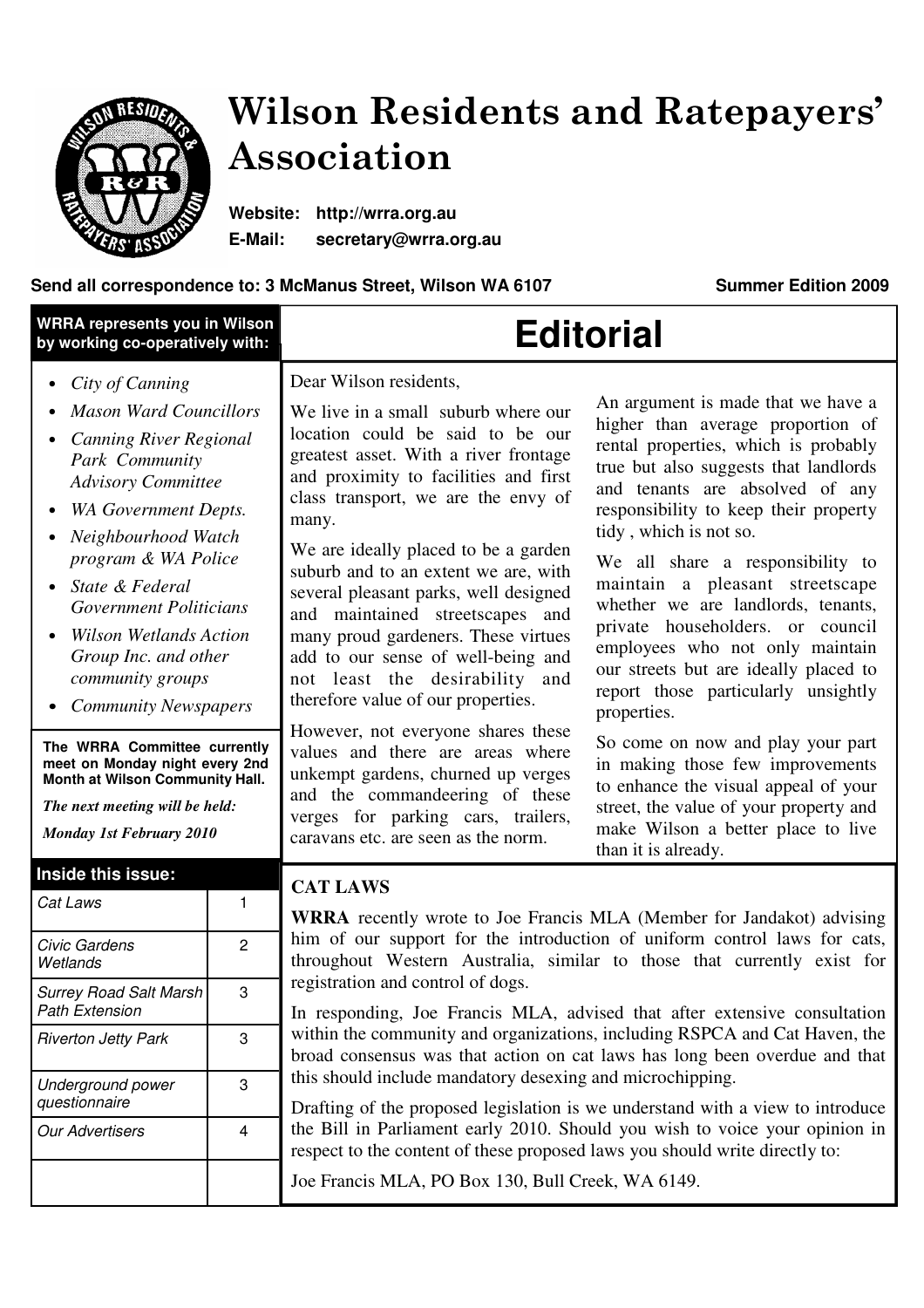## CIVIC GARDENS WETLAND NEARS COMPLETION

Project partners City of Canning, Swan River Trust and South East Regional Centre for Urban Landcare (SERCUL) are thrilled with the nearly completed Wharf Street Drain—Civic Gardens Wetland development located on the banks of the Canning River at the rear of the Civic & Administration Centre.

The City constructed the 4 hectare wetland with design and funding support from the Swan River Trust (SRT) through its Swan and Canning River Nutrient Intervention Programme. Planting of over 100,000 native reeds, sedges and upland native shrub plants within and adjacent to the wetland basins has been conducted by SERCUL.

The nutrient intervention project intercepts drainage water from a 129 hectare upstream catchment from residential and commercial land that once flowed directly into the Canning River. Diverting the water through a series of vegetated compensation basins and sub surface media ,strips out polluting nutrients and contaminants from the storm water before it reaches the river.

The wetland treats low and medium size storm water flows, particularly first flush rain storms which often transport significant contaminants. Large storm water flows bypass the wetland directly into the river to prevent upstream flooding in the catchment and to avoid erosion within the wetland itself.

The development provides an attractive parkland transition from the Civic and Administration Centre, its parklands and lakes to the unique natural environment of the Canning River Regional Park. It features walks and cycle paths, parkland shelter and barbeques, open grassed areas and shrub lands featuring locally endemic native plant species.

A small viewing platform and an informal canoe launch ramp will be constructed at the waters edge below nearby Babington Court.

Several of the sub surface flow systems use recycled crushed concrete as media to support microbial nutrient reduction. These will require some further modification in coming months to improve performance and aid further plant growth. Early monitoring of water quality shows the wetland removing substantial amounts of nutrient and contaminants from the storm water. Water quality will continue to be closely monitored by SRT to determine the level of nutrient reduction.

For further information about the wetlands, please contact City of Canning Parks staff on 9231 0655.

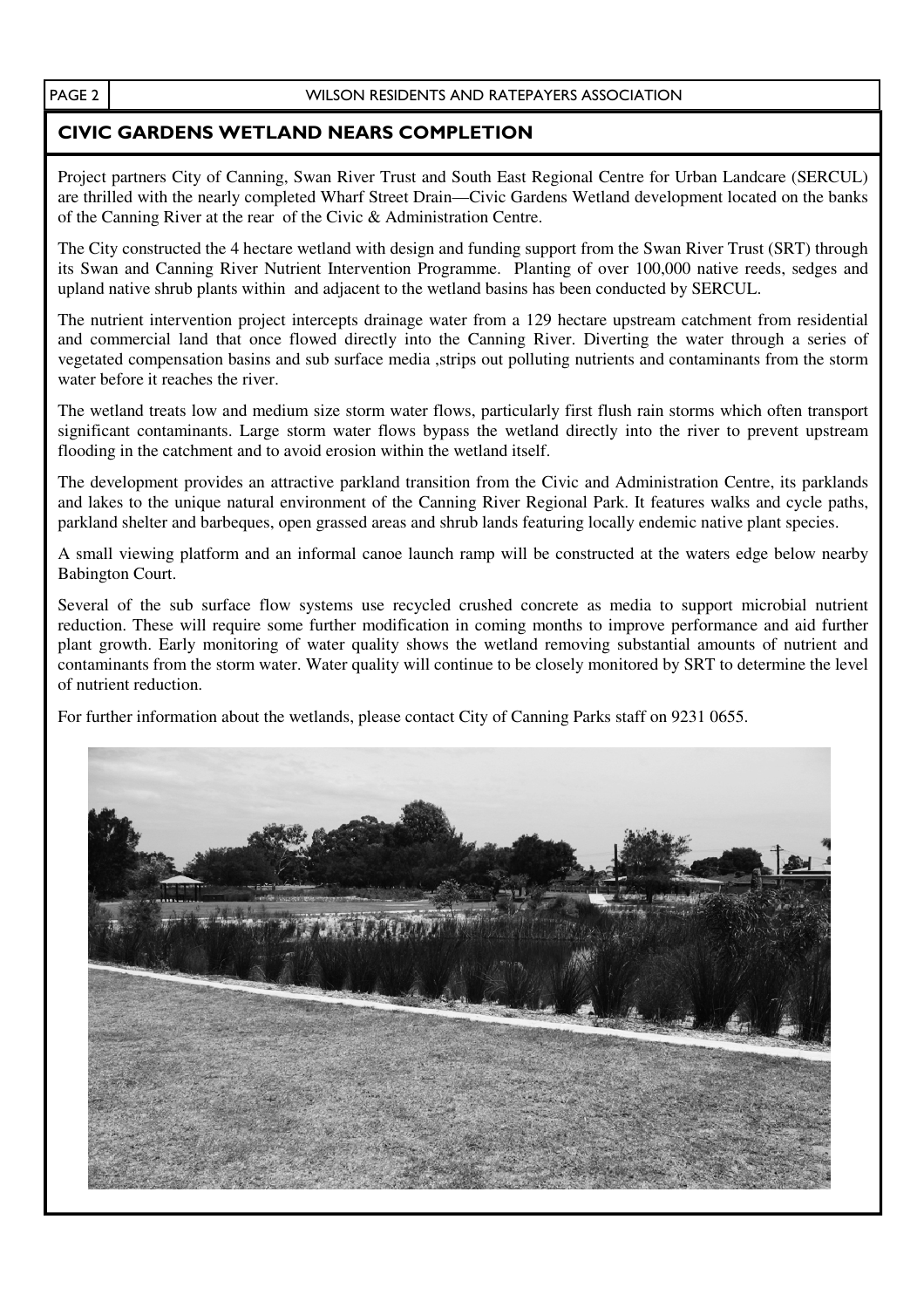#### WILSON RESIDENTS AND RATEPAYERS ASSOCIATION

### SURREY ROAD SALT MARSH EAST PATH EXTENSION By Geoff Rees

As previously reported, the amendment made to the Canning River Regional Park Management Plan enabled the Department of Environment and Conservation (DEC) to construct a dual-use path from Riverton Bridge to Watts Road and recommended that more detailed planning, site design and community consultation be undertaken regarding the provision of a walk trail/broadwalk east of Watts Road.

Mr Brendan Dooley of DEC recently confirmed that the Department is still committed to undertaking this consultation. However there were a number of issues affecting the project that require further investigation including funding constraints, the environmental values of the area, Aboriginal land interests, engineering and design requirements and water and flood levels of the Canning River.

The extension of the walk path network around the S/W end of Surrey Road and on to Castledare / Kent Street Weir would provide Wilson residents access to and walks within the Park, an essential health objective aspired to under DEC's 'Healthy Parks, Healthy People' philosophy.

### RIVERTON JETTY PARK



Following an approach from the City, **WRRA**, after a well attended meeting of local residents, submitted its preferred Option 3 for the Café/Kiosk proposed parklands layout.

This option was strongly supported by a majority vote and included the recommendation that the western end of Bridge Street be closed off, and the dual use path be redirected eastward through the large currently unused area of public open space to the east of the terminated section of Bridge Street.

In considering this and other submissions, it was subsequently adopted by Council at their meeting of 27 October along with other improved amenities, such as additional bike racks, additional disabled bays, rubbish bins and the removal of a number of trees which currently occupy the enlarged proposed carpark area. Future consideration will be given to improved landscaping and second pergola / barbeque facility.

### **UNDERGROUND POWER QUESTIONAIRE**

On 4 November 2009, the Mayor Joe Delle Donne JP and the Minster for Energy, Hon. Peter Collier signed off for the installation of underground power throughout West Wilson.

**WRRA** has been approached to undertake a survey of local residents for this project to be extended to the section of Wilson south of Leach Highway from the Riverton Bridge to the Kent St. Precinct. If you are a resident of this area, we ask that indicate your preference for the extension of the project by completing the questionnaire below. The completed form and be dropped into any of the listed letter boxes or e-mail your preference to: secretary@wrra.org.au.

|                                                                                                                                                                                                          |                                                                                           |            | in Wilson |  |  |  |
|----------------------------------------------------------------------------------------------------------------------------------------------------------------------------------------------------------|-------------------------------------------------------------------------------------------|------------|-----------|--|--|--|
| are / am interested in having underground power installed to our/my residence?                                                                                                                           |                                                                                           |            |           |  |  |  |
|                                                                                                                                                                                                          |                                                                                           | <b>YES</b> | NO.       |  |  |  |
| Signed: __ __ __ __ __ __ __ __ __ __ __                                                                                                                                                                 | Dated $\underline{\qquad}$ $\underline{\qquad}$ $\underline{\qquad}$ $\underline{\qquad}$ |            |           |  |  |  |
| This questionnaire may be dropped off or posted to: WRRA at 11 Surrey Road, 20 Bridge Street, 170 Watts Road or<br>40 Queens Park Road or dropped in the WRRA box at Eureka One-Stop Deli (Eureka Road). |                                                                                           |            |           |  |  |  |

PAGE 3